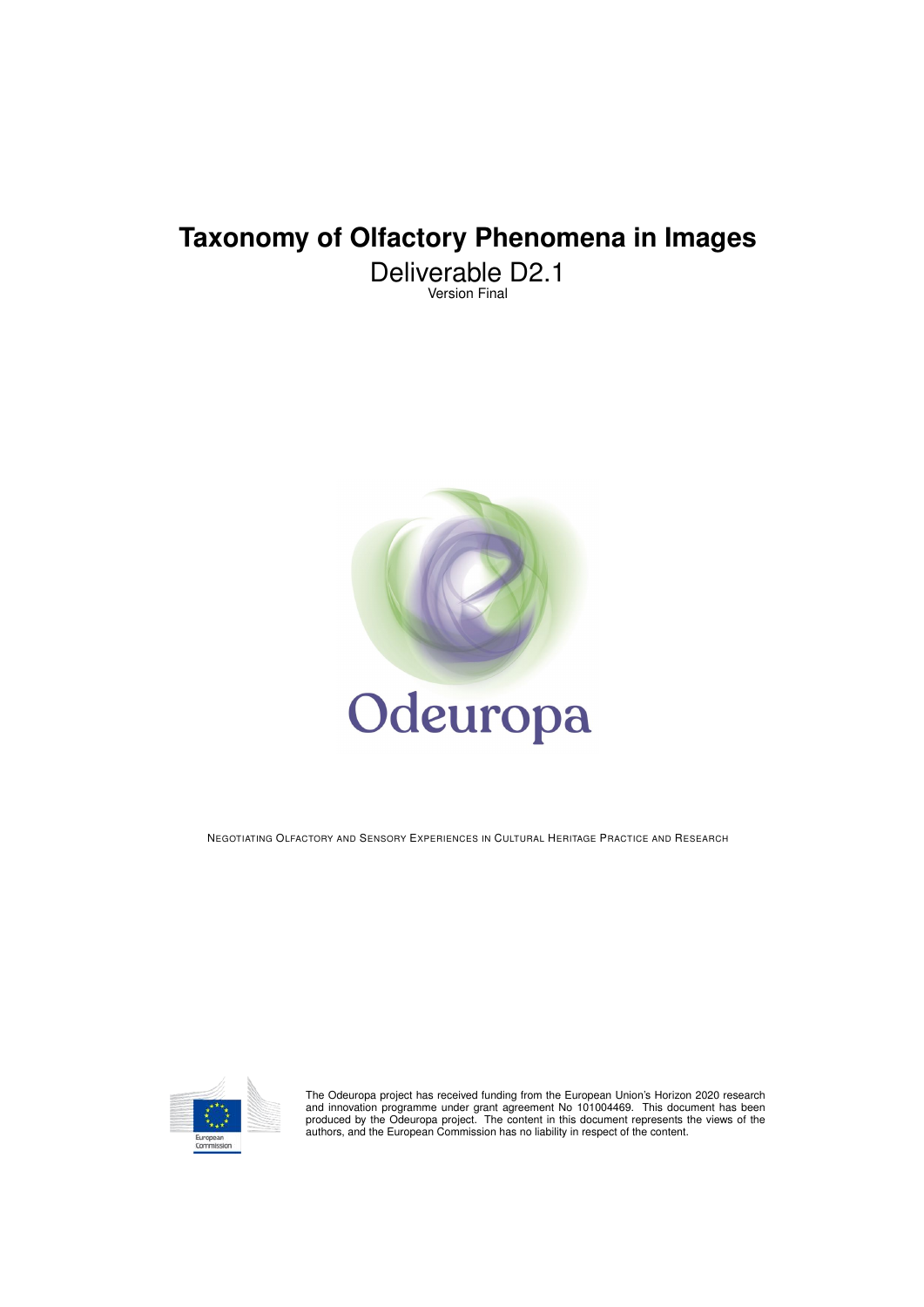| <b>Grant Agreement No.</b>                                    | 101004469                                                                                                                                        |  |  |
|---------------------------------------------------------------|--------------------------------------------------------------------------------------------------------------------------------------------------|--|--|
| <b>Project Acronym</b>                                        | <b>ODEUROPA</b>                                                                                                                                  |  |  |
| <b>Project full title</b>                                     | Negotiating Olfactory and Sensory Experiences                                                                                                    |  |  |
|                                                               | in Cultural Heritage Practice and Research                                                                                                       |  |  |
| <b>Funding Scheme</b>                                         | H2020-SC6-TRANSFORMATIONS-2020                                                                                                                   |  |  |
| <b>Project website</b>                                        | http://odeuropa.eu/                                                                                                                              |  |  |
|                                                               | Prof. Dr. Inger Leemans                                                                                                                          |  |  |
| <b>Project Coordinator</b>                                    | <b>KNAW Humanities Cluster</b>                                                                                                                   |  |  |
|                                                               | Email: inger.leemans@huc.knaw.nl                                                                                                                 |  |  |
| <b>Document Number</b>                                        | Deliverable D2.1                                                                                                                                 |  |  |
| <b>Status &amp; version</b>                                   | Final                                                                                                                                            |  |  |
| <b>Contractual date of delivery</b>                           | <b>June 2021</b>                                                                                                                                 |  |  |
| Date of delivery                                              | 31 June 2021                                                                                                                                     |  |  |
| <b>Type</b>                                                   | Report                                                                                                                                           |  |  |
| <b>Security (distribution level)</b>                          | Public                                                                                                                                           |  |  |
| <b>Number of pages</b>                                        | 13                                                                                                                                               |  |  |
| WP contributing to the deliverable                            | WP2                                                                                                                                              |  |  |
| <b>WP responsible</b>                                         | WP2                                                                                                                                              |  |  |
| <b>EC Project Officer</b>                                     | Hinano Spreafico                                                                                                                                 |  |  |
| Authors: Mathias Zinnen, <sup>1</sup> Peter Bell <sup>1</sup> |                                                                                                                                                  |  |  |
|                                                               | <b>Internal reviewers:</b> Vincent Christlein, <sup>1</sup> Lizzie Marx, <sup>2</sup> Raphael Troncy, <sup>3</sup> William Tullett, <sup>4</sup> |  |  |
| Inger Leemans, $^2$ Marieke van Erp $^2$                      |                                                                                                                                                  |  |  |
| Affiliations (1) FAU, (2) KNAW, (3) EUR, (4) ARU              |                                                                                                                                                  |  |  |
| Keywords: Taxonomy, Visual, Images, Mappings, WordNet         |                                                                                                                                                  |  |  |
|                                                               | Abstract: This report documents the creation of a taxonomy of odour active phenom-                                                               |  |  |
| ena. It explains decisions that have been taken regarding:    |                                                                                                                                                  |  |  |
|                                                               |                                                                                                                                                  |  |  |
| • The identification of relevant phenomena                    |                                                                                                                                                  |  |  |
| • Their hierarchisation and ordering                          |                                                                                                                                                  |  |  |

- 
- The connection to different image datasets and metadata systems
- The connection to other taxonomies that are developed in the Odeuropa project.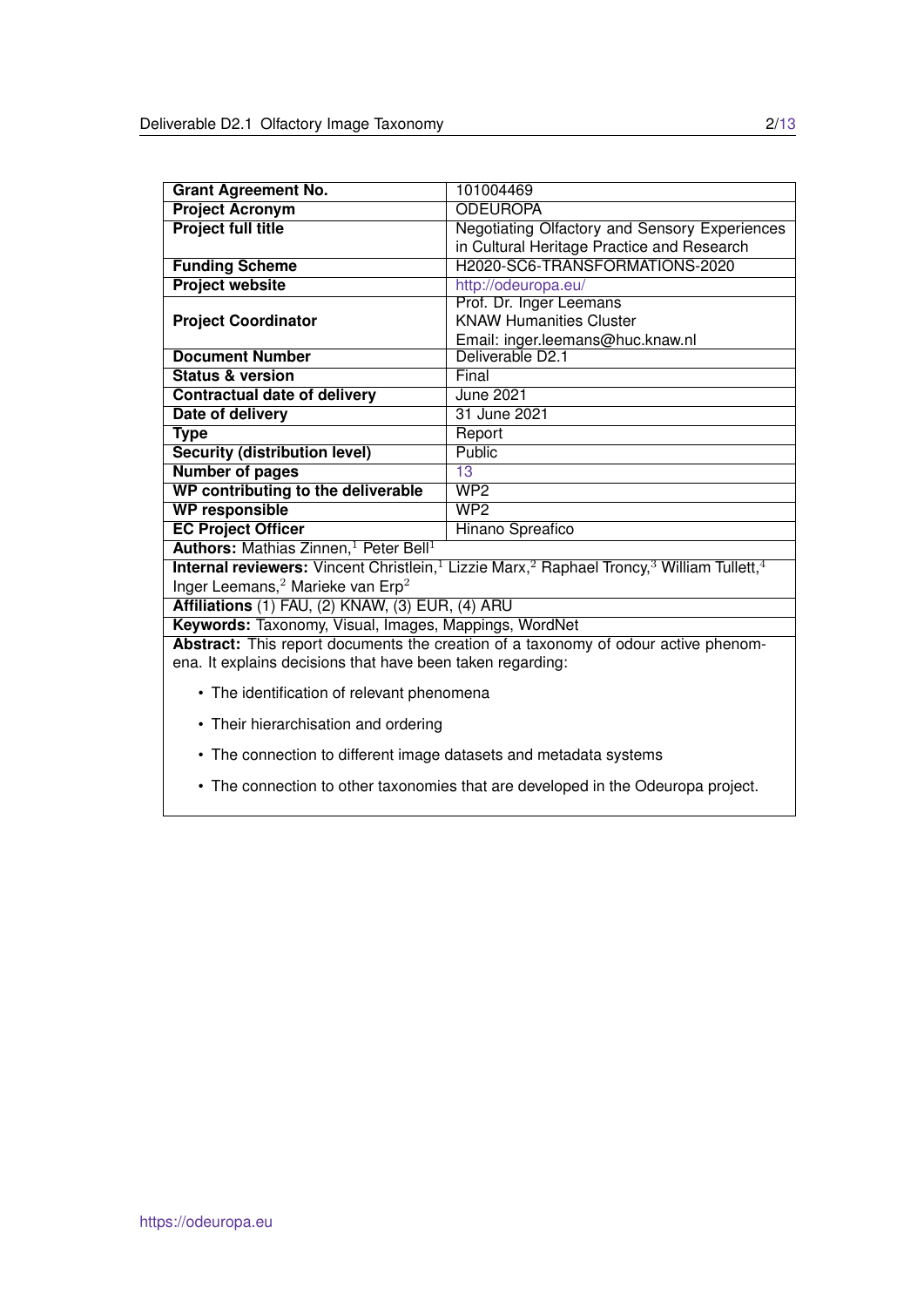| <b>Version</b> | Date         | <b>Description and reason</b> | By                                                                      | <b>Affected sections</b> |
|----------------|--------------|-------------------------------|-------------------------------------------------------------------------|--------------------------|
| 0.1            | May 2021     | <b>First Draft</b>            | Bell. Vin-<br>Peter<br>Christlein,<br>cent<br>Mathias Zinnen            | all                      |
| 0.2            | May 2021     | <b>Internal Review</b>        | Raphael Troncy,<br>Inger Leemans,<br>William Tullett.<br>Mathias Zinnen | all                      |
| 0.3            | June 2021    | <b>Revised Version</b>        | Peter Bell. Math-<br>ias Zinnen                                         | $4.A-E$                  |
| 0.4            | June 2021    | <b>Revised Version</b>        | Peter Bell, Lizzie<br>Mathias<br>Marx,<br>Zinnen                        | $1 - 6$                  |
| 0.5            | 28 June 2021 | Internal review               | Marieke van Erp                                                         | $1 - 6$                  |
| 0.6            | 29 June 2021 | Revised version               | Mathias Zinnen                                                          | $1 - 6$                  |
| 1.0            | soon         | approval by project manager   | Marieke van Erp                                                         |                          |

# <span id="page-2-0"></span>**Table of Revisions**

# **Executive Summary**

This report documents the creation of a taxonomy of odour active phenomena, their identification, and their mapping to other ordering systems. It is used to document and communicate the decisions that have been taken in the process of developing the taxonomy.

# **Contents**

|       | <b>Table of Revisions</b>                |    |
|-------|------------------------------------------|----|
| $1 -$ | <b>Introduction</b>                      | 4  |
|       | 2 Gathering Olfactory Phenomena          | 4  |
|       | <b>3</b> Detection Techniques            | 5  |
|       | <b>4 Deriving A Taxonomy</b>             | 6  |
| $5 -$ | <b>Mappings</b>                          | 10 |
|       | <b>6 Other Odeuropa Ordering Schemes</b> | 11 |
|       | A Links to olfactory entity lists        | 12 |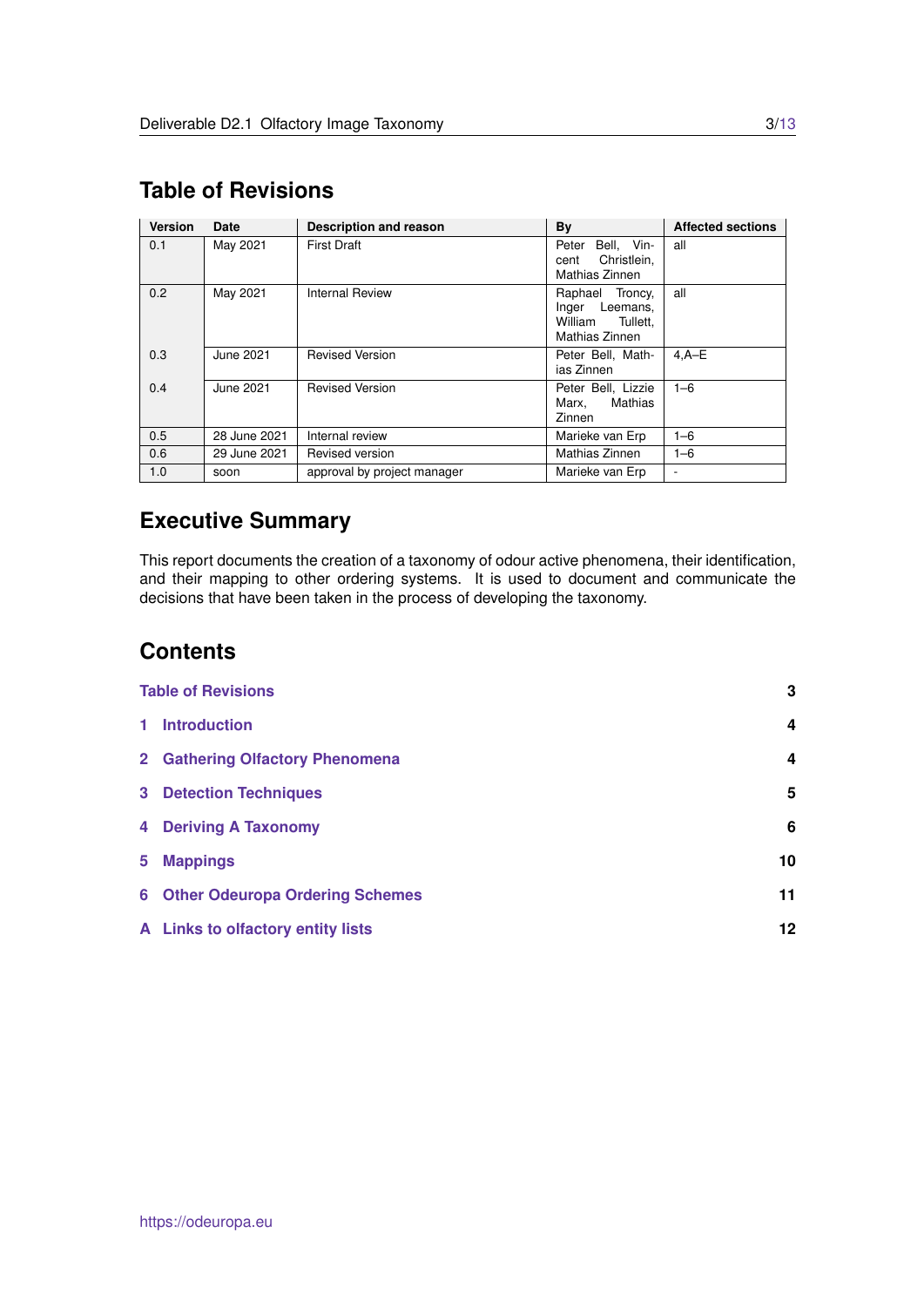#### <span id="page-3-0"></span>**1 Introduction**

Being directly linked to our memories and emotions, smell is an essential part of how we experience the world. However, in the context of tangible and intangible cultural heritage, smell remains severely undervalued. The Odeuropa project aims at tracing, preserving, recreating and promoting the olfactory heritage of Europe. To find out how people in the European past thought about smells, and to reconstruct historical smells, state-of-the-art methods of artificial intelligence are applied to a large corpus of visual and textual data from 17th – 20th century Europe.

For the research on visual sources, we plan to automatically extract pictorial representations of smell and references to olfaction using a combination of computer vision algorithms. Computer vision techniques have successfully been applied to cultural heritage [\[Belhi et al., 2019\]](#page-11-1) and historical artworks ([\[Madhu et al., 2019\]](#page-11-2), [\[Bell and Impett, 2019\]](#page-11-3)) in digital heritage research and the digital humanities. However, their application to sensory, and in particular olfactory, phenomena has not yet been attempted.

A prerequisite for the collection of olfactory phenomena in images is the identification of visual representations of smell, which can be very challenging. Aside from exceptions such as smoke, the odour is usually invisible, which requires us to look for references to odours instead of the odours themselves [\[Marx, 2021\]](#page-11-4). Many visual references to smell must thus rely on indirect representations such as reactions to a smell or depictions of odorous objects, which is why no classification system has yet been developed. This report documents the process of developing a taxonomy of visual olfactory phenomena for their detection in historical artworks and contains the following:

- It describes methods that are applied for the creation of the taxonomy.
- It presents mappings to existing non-olfactory taxonomies of visual objects such as ImageNet [\[Deng et al., 2009\]](#page-11-5).
- It explains the relation to other taxonomies that are used in the Odeuropa project.

The resulting taxonomy will be used to derive a system of labels with which images can be annotated to create training data for computer vision algorithms. Learning from the label information, these algorithms will be trained to automatically detect and localize olfactory phenomena in historical artworks. Figure [1](#page-3-2) shows a screenshot of CVAT<sup>1</sup>, the interface by which the training images will be annotated with the visual olfactory phenomena that make up the taxonomy.

### <span id="page-3-1"></span>**2 Gathering Olfactory Phenomena**

We start by identifying different kinds of references to smell that can be expressed visually and collecting them in a list. These references might be distinct or subtle, they might be direct depictions of smell or its sources, or they might indirectly insinuate smells via metaphors or iconographies. Contributions to this list are made by project partners, taking multiple perspectives into account:

- Members of the Odeuropa project have backgrounds in Art History, Cultural Studies, Olfactory Museology, History, Linguistics, Cultural Heritage, Digital Humanities, Computer Science, and Chemistry. We make use of this wealth of interdisciplinary knowledge by encouraging every project member to contribute to shared lists of olfactory objects, spaces, and iconographies. This list is then used for image processing, text mining as it is done in WP3, and for the creation of an ontology of olfactory phenomena.
- Specifically in WP2, but also among other Odeuropa project members, there is art-historical expert knowledge available. Incorporating the art-historical perspective, we identify objects,

<span id="page-3-2"></span><sup>1</sup><https://github.com/openvinotoolkit/cvat>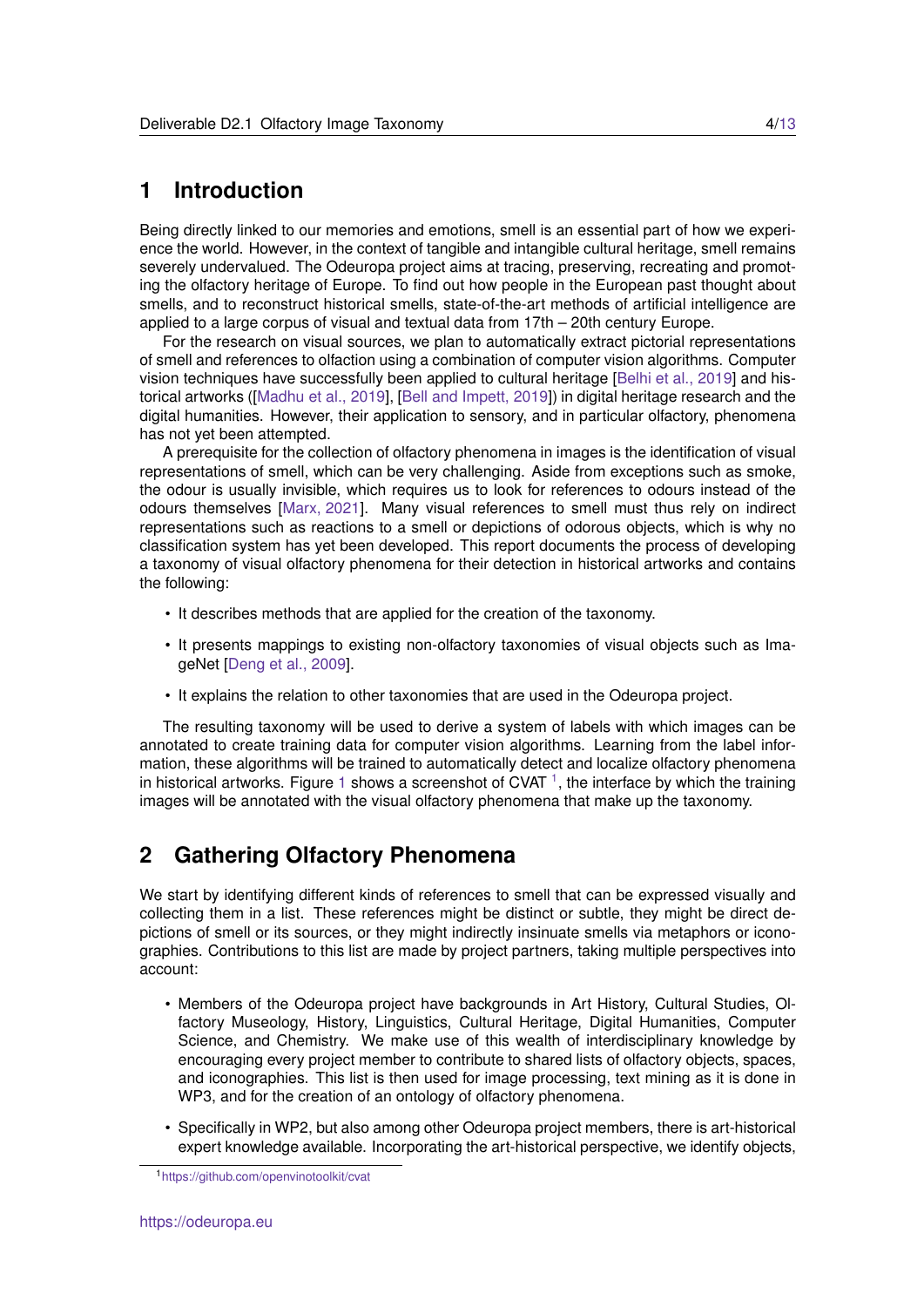

<span id="page-4-1"></span>Figure 1: Screenshot of the the interface for the annotation of historical artworks. Each of the coloured boxes correspond to one label and contains information about the object's location and category. In this example, green boxes mark birds, violet boxes oysters, and yellow boxes grapes.

iconographies, and metaphors which are used to visually evoke associations to smell in specific periods or artistic genres. As an additional source of art-historical expert knowledge, we draw on existing iconographic taxonomies, such as Iconclass<sup>[2](#page-4-2)</sup> [\[Couprie, 1978\]](#page-11-6).

• Advised by experts on the chemistry of olfaction, we assemble a list of objects that carry or emit a strong smell. As the perception of smell can be highly subjective and vary from person to person, let alone between time periods, this chemistry-based list represents a more "objective" or naturalistic approach that focuses on the physical odorous attributes of objects, as opposed to the aforementioned human-centered approach that focuses rather on the perception of smell as a human experience.

The olfactory references collected in these steps are integrated into a single set of lists which are accessible for all Odeuropa team members and serve as a shared resource for further project development. Furthermore, a unique id is assigned to each of the list elements, providing a clear reference for their usage in multiple contexts. Although the specific reference identifiers will remain unchanged, these lists can and will be extended as we find more references, especially in the text side of the project. References to current snapshots of these lists can be found in table [3.](#page-11-7)

# <span id="page-4-0"></span>**3 Detection Techniques**

To automatically extract as many types of olfactory references as possible, we will apply and combine the following detection techniques from the field of computer vision:

• **Image classification (IC)**: In image classification, images are classified as a whole, depending on the object they display. An image classifier is trained with image-level labels, where each image is assigned only one label. The classifier predicts the class of the image from a predefined set of possible class labels;

<span id="page-4-2"></span><sup>2</sup>accessible online at <www.iconclass.org>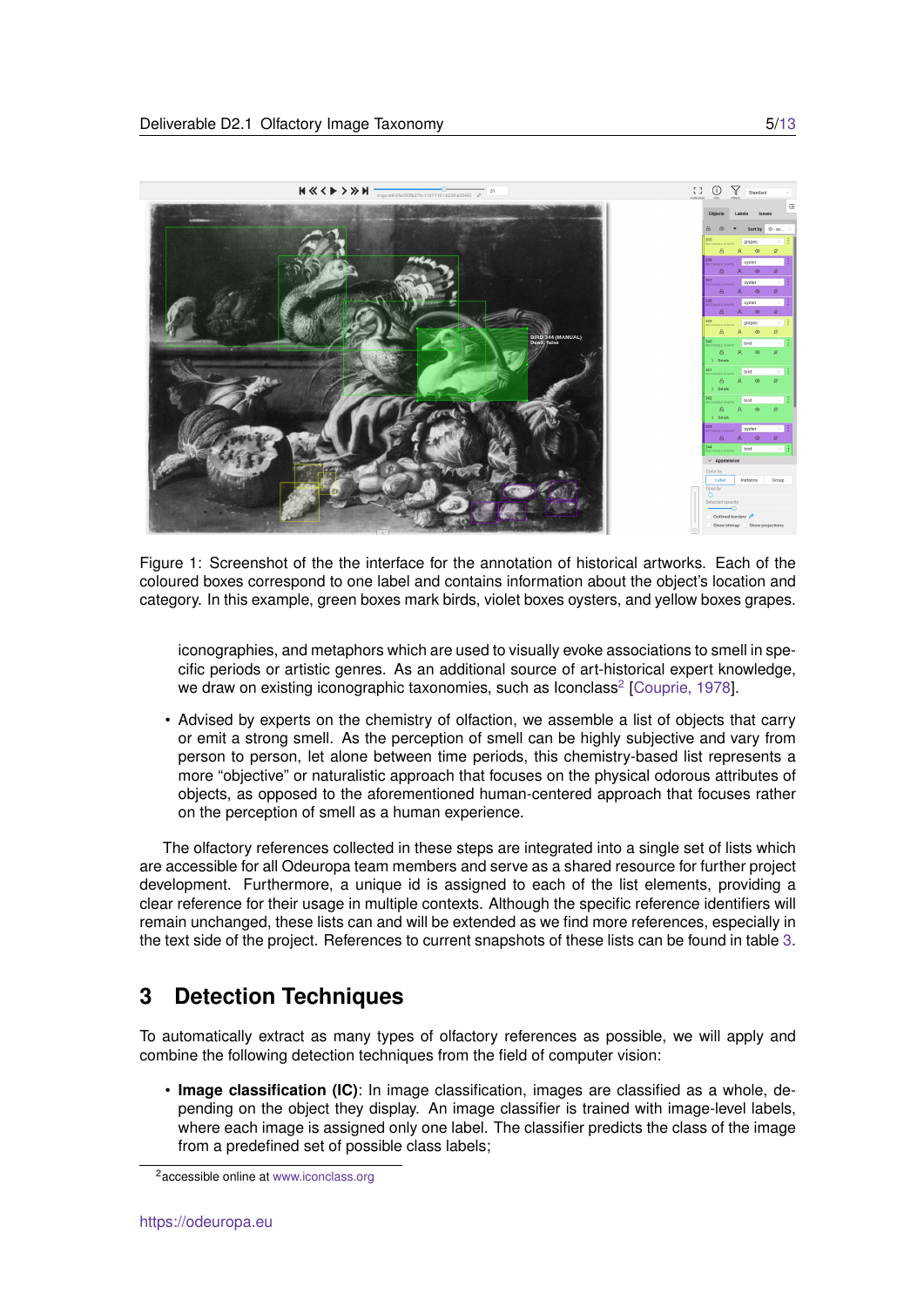- **Object detection (OD)**: Object detection is the combined localisation and classification of objects in images or videos. Whereas the class assignment of each object is often similar to image classification techniques, it differs from image classification in that there is usually more than one object per image present. Training an object detector requires object-level labels, which contain not only a class assignment but furthermore information about the position of the object in the image (bounding boxes). Big image datasets usually contain much fewer object-level than image-level labels since the former are more expensive to achieve;
- **Face Detection (FD)**: Face detection is a specific kind of object detection problem, where the objects to be found are restricted to faces;
- **Pose estimation (PE)**: The aim of pose estimation is to recognize a set of key points (e. g. hands, shoulders, feet) that allow the estimation of orientation, poses, and gestures of the persons in an image;
- **Scene understanding (SU)**: Scene understanding techniques are applied to understand the semantic content of an image. Instead of only focusing on a local area (e.g. the shape and texture of a single object), scene understanding methods take a broader context into account.

### <span id="page-5-0"></span>**4 Deriving A Taxonomy**

We structure the elements of the taxonomy in a hierarchy and follow pragmatic considerations in defining the categories:

- The top-level categories (objects, gestures, iconographies, spaces) are given by the fact that there might be different methods necessary to detect these entities;
- Categories below the top level are defined in accordance with the requirements of the respective detection method.

Figure [2](#page-5-1) shows the top-level categories of the taxonomy. The categories are meant to be mutually disjoint, i.e. if a phenomenon can be interpreted as an object and as an iconographical allusion, it will occur in each of the categories as a distinct entry.



<span id="page-5-1"></span>Figure 2: Top level categories for a taxonomy of visual olfactory phenomena

**Olfactory objects** are objects that carry or emit smells, such as tobacco pipes and flowers. They represent the most direct references we are dealing with. We assume that we can detect these kinds of olfactory references by applying an object detection method and annotating the images accordingly. **Olfactory Gestures** can either be reactions to a smell experience (e. g. holding the nose, bringing to the nose), or actions that produce a smell (e. g. urinating). We will experiment with different detection methods to recognise olfactory-relevant gestures. A person bringing a flower to the nose might for example be detected by a combination of object detection (flower, nose), pose estimation, and face recognition. **Olfactory iconographies** relates to visual narratives with olfactory insinuations on the one hand, and to metaphors and allusions on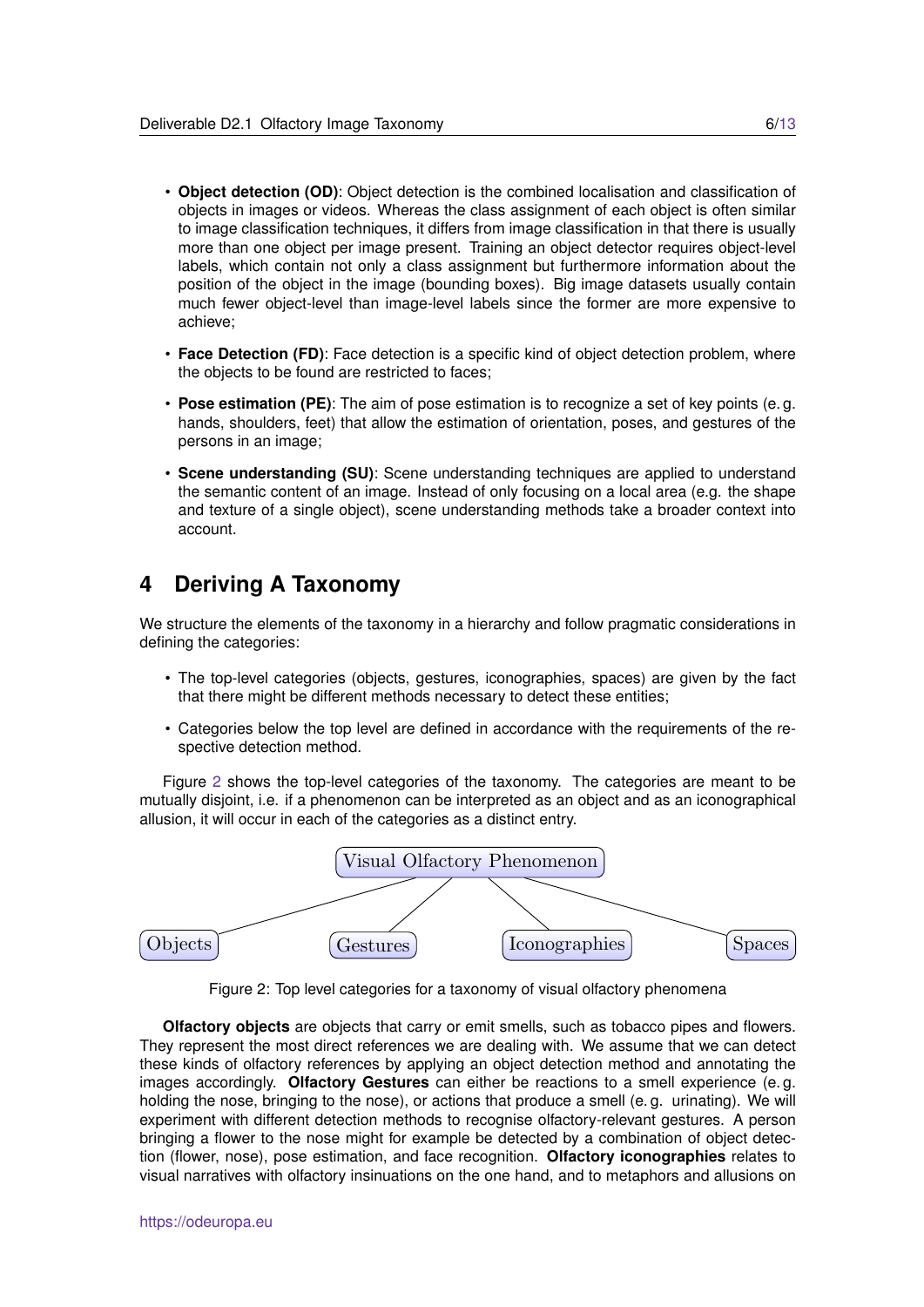the other. By visual narratives, we mean depictions of iconographic scenes like *The Raising of Lazarus*. Apart from their visual content, they often carry additional meaning, since in the past iconographic scenes might have been linked to textual sources of the narrative. The example *Raising of Lazarus* illustrates this: Since the biblical verse talks about the stench of the dead Lazarus (John 11.39, [\[Bible, 1995\]](#page-11-8)), a depiction of the scene might insinuate the stench even if there is no direct visual reference to olfaction in the painting. The detection of these kinds of references requires knowledge about these stories as well as about particular visual codes that hint at a specific iconographic scene or narrative. We will search for ways to incorporate art-historical background knowledge that enables us to recognize olfactory iconographies. Since in most cases, there is exactly one visual narrative present per image, we can rely on imagelevel classification methods. Metaphors and allusions on the other hand are often located on an object level. Like olfactory narratives, they represent allusions to smell that require the incorporation of knowledge about specific iconographic codes and symbols. Examples of olfactory metaphors and allusions are depictions of dogs, which signify the *sense* of smell, or depictions of flies and other insects, which allude to the presence of a stench, without emitting it themselves. Metaphors can be presented in the form of singular objects that have a specified position in the image, which requires us to apply object localization methods. Still, they cannot be detected like olfactory objects, since their symbolic reference is dependant on context information like the artwork's creation period and genre. We will presumably combine image-level metadata like the time and location of creation with object detection and scene understanding to consider the allusions and metaphorical objects in a broader context. **Olfactory spaces** are locations that are strongly related to smell. Examples of such locations are gardens, kitchens, or slaughterhouses. The detection of olfactory spaces differs from objects in that they can be detected by methods of image-level classification, allowing us to use image-level labels. Furthermore, we might make use of detected objects to infer whether an image depicts an olfactory space. Conversely, using the image-level information about olfactory spaces might help to predict correct object categories.

Table [1](#page-6-0) lists the detection methods we plan to apply and combine for each of the top-level categories mentioned above.

| Objects<br><b>Object Detection</b><br><b>Object Detection, Pose Estimation</b><br>Gestures | <b>Top-level Category</b> | <b>Detection Methods</b>                                              |
|--------------------------------------------------------------------------------------------|---------------------------|-----------------------------------------------------------------------|
|                                                                                            |                           |                                                                       |
|                                                                                            |                           |                                                                       |
|                                                                                            | <b>Iconographies</b>      | Image Classification, Object Detection, Scene Understanding, Metadata |
| Image Classification, Object Detection, Scene Understanding, Metadata<br>Spaces            |                           |                                                                       |

<span id="page-6-0"></span>Table 1: Planned Method Combinations for the detection of each of the top-level categories. Note that similar lists of detection methods might still differ in the way they are combined .

Categories below the top-level categories are determined according to the technical requirements of the applied recognition methods. Since for gestures, iconographies, and spaces, we did not decide on a concrete implementation yet, the subcategories remain unfixed as well. Presumably, we will integrate the respective entities as plain lists. This is different for the olfactory object category.

It is in the nature of our task that the number of object types we would like to recognise is very large and that the relevant objects can be very specific. Literally every physical object can emit a smell, and the character of said smell can vary greatly between objects that visually seem very similar, for example two flower species that look similar might smell completely different. By implementing a recognition system as fine-grained as possible, we want to capture these nose-wise differences which are hardly visible to the untrained eye.

On a technical level, the difficulty of a correct object classification grows with the number of possible object classes. We aim to find a balance between prediction accuracy and model capacity in terms of detectable categories by starting with a small number of categories which we then gradually expand to recognise as many object types as possible while maintaining reasonable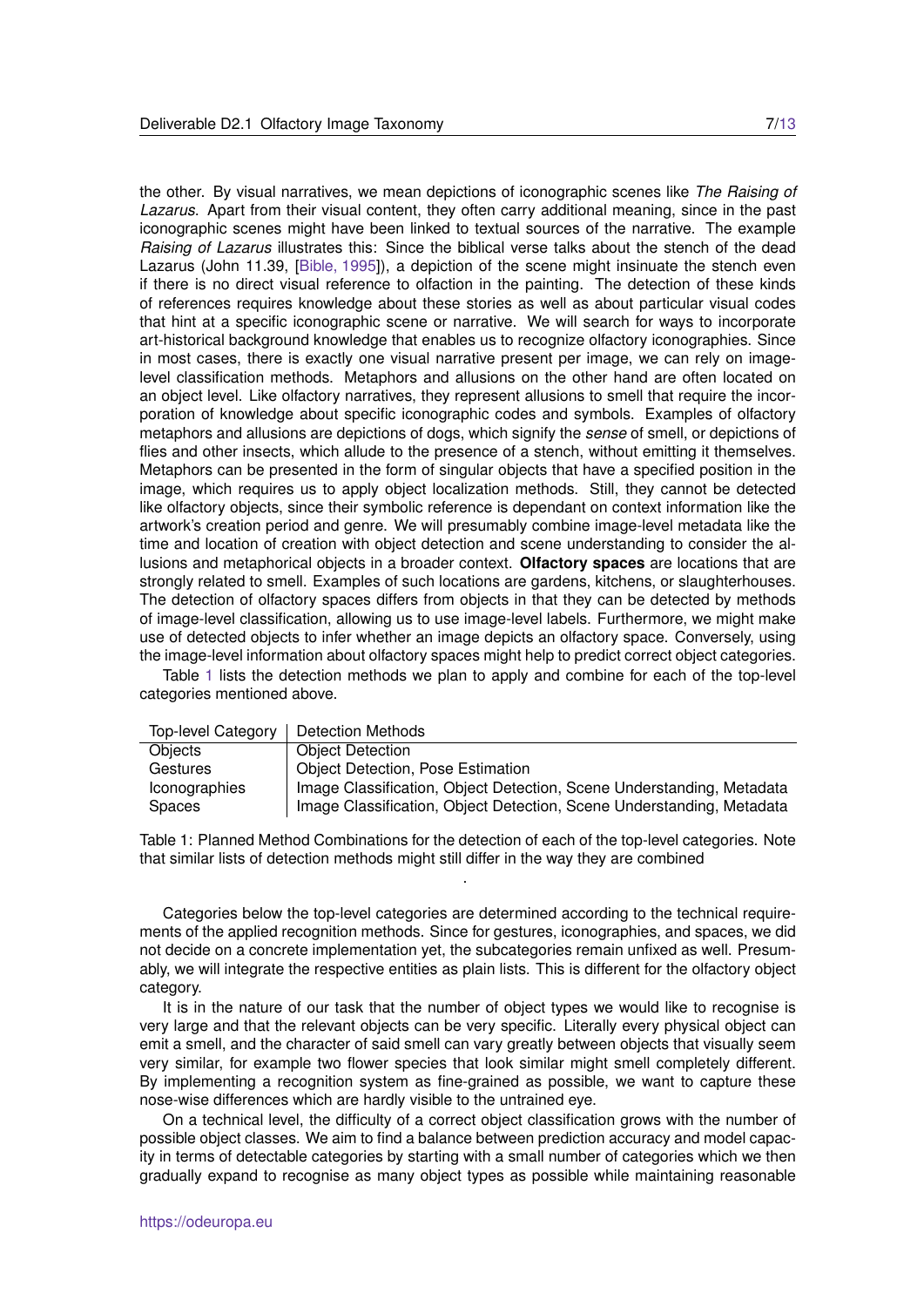accuracy. In order to cope with objects that cannot be identified given the aforementioned technical limitations, we plan to apply a fallback strategy for object categories that are too specific for our models. Guided by the structure of WordNet synsets [\[Miller, 1995\]](#page-11-9), we will exploit semantic information that is given by the WordNet hierarchy of concepts.



<span id="page-7-0"></span>Figure 3: Woman wearing a pomander hanging from her belt. Virgo Tiguriensis / Ein Züricher Iungfraw, Wenceslaus Hollar, 1649. Retrieved from https://www.rijksmuseum.nl/en/collection/RP-P-OB-11.550.

A pomander, for example, is a fragranced pendant that was worn on the body, such as around the neck, the wrist, or from a belt for medical reasons or as a piece of scented jewellery (cf. fig. [3\)](#page-7-0). In the past, depictions of pomanders carried great olfactory meaning. At the same time, no existing dataset has bounding boxes for the detection of this object class. Using the information from a hierarchy of hypernyms, we can fall back to objects of a more general category where an object class is too specific to be detectable. If we consider the semantic parents, we thus might at least be able to classify the object as an item of jewelry when recognizing it as a "pomander" is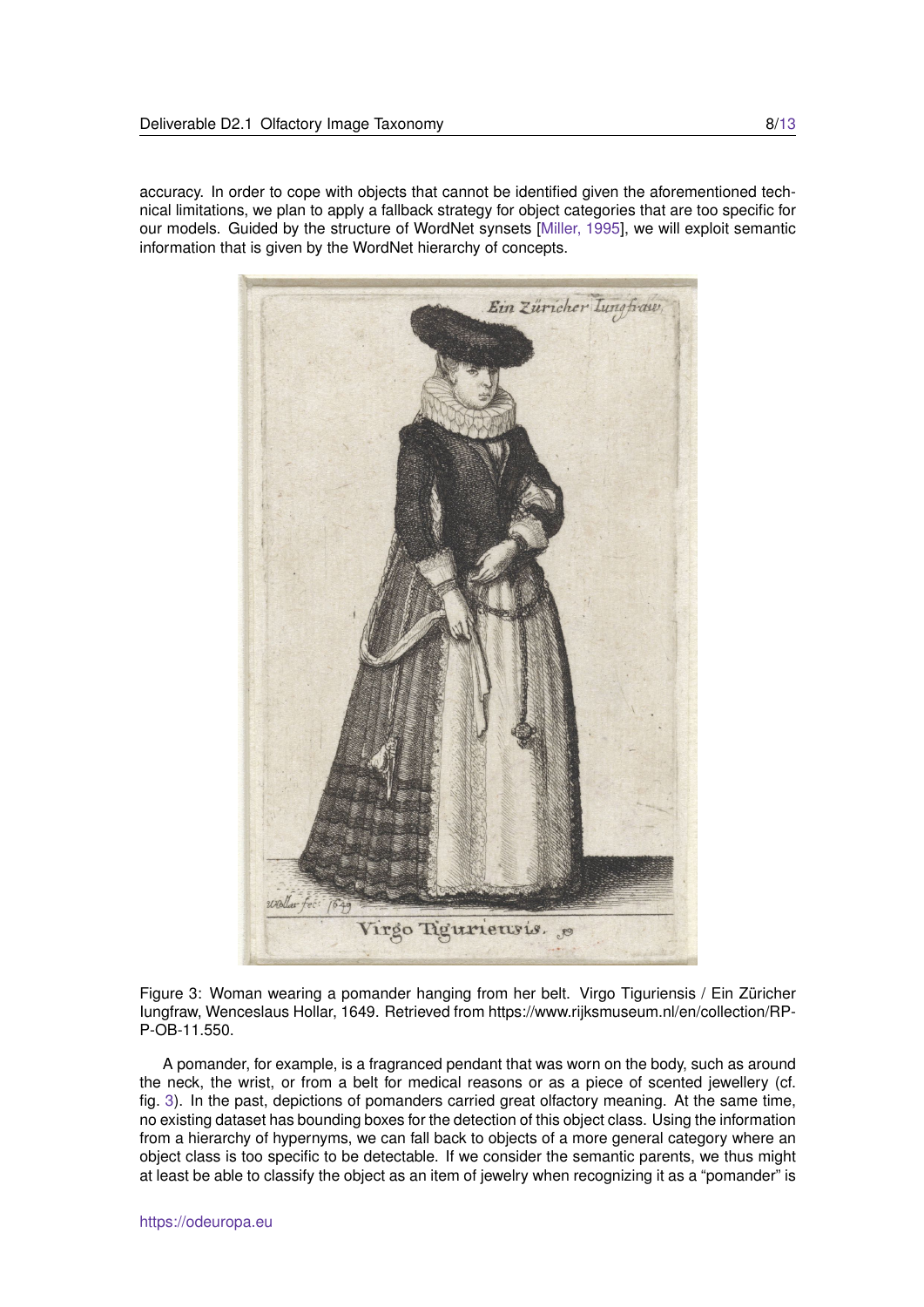not possible. Figure [4](#page-8-0) illustrates the semantic tree for the example of an English daisy. Whereas recognising the precise species (*bellis perennis*) might be too difficult, detecting a daisy, or a flower is likely to be feasible.

The 'WordNet parent' of table [2](#page-8-1) illustrates the notation of the hierarchical structure of objects. Where the WordNet semantic tree requires supertypes that are not yet part of the object list, they are appended as table rows (cf. IDs 101, 103, and 104).



<span id="page-8-0"></span>Figure 4: Semantic tree for a daisy, adapted from [\[Ridnik et al., 2021\]](#page-11-10). Painting: Ox-eye or marguerite daisy (Leucanthemum vulgare): flowers and leaves. Watercolour.. [Watercolors]. Retrieved from https://library.artstor.org/asset/25348720

The approach of incorporating hierarchical information from WordNet has been applied in computer vision before, incorporating a multi-class loss [\[Redmon and Farhadi, 2017\]](#page-11-11) or multiple loss functions [\[Ridnik et al., 2021\]](#page-11-10). Using WordNet has the additional advantage that it forms the backbone for the labels of ImageNet [\[Russakovsky et al., 2015\]](#page-12-1), a large dataset of photographic data.

| ID  | Name            | <b>WordNet ID</b> | <b>OpenImages ID</b> | Iconclass code | <b>WordNet parent</b> | <b>Nose-First parent</b> |
|-----|-----------------|-------------------|----------------------|----------------|-----------------------|--------------------------|
| 100 | Bellis perennis | 11960168          |                      |                | 101                   | floral                   |
| 101 | Daisy           | 11959960          |                      | 25G41(DAISY)   | 102                   | floral                   |
| 102 | Flower          | 11690372          | 17                   | 25G41          | 103                   | floral                   |
| 103 | Plant           | 00017402          |                      | 25G            | 104                   |                          |
| 104 | Obiect          | 00002684          |                      |                |                       | -                        |

<span id="page-8-1"></span>Table 2: Example snippet from the table of olfactory objects. The 'WordNet parent' column specified the conceptual hierarchy described above (cf. fig. [4.](#page-8-0) The 'WordNet ID', 'OpenImages ID', and 'Iconclass code' columns define the mappings to existing classification systems and datasets (cf section [5\)](#page-9-0). The 'Nose-First parent' column defines a hierarchy that originates from a nose-first perspective (cf section [6\)](#page-10-0). There is no complete match between these example entries and those of the living document that is used in the Odeuropa project. The former have been chosen for illustration purposes only.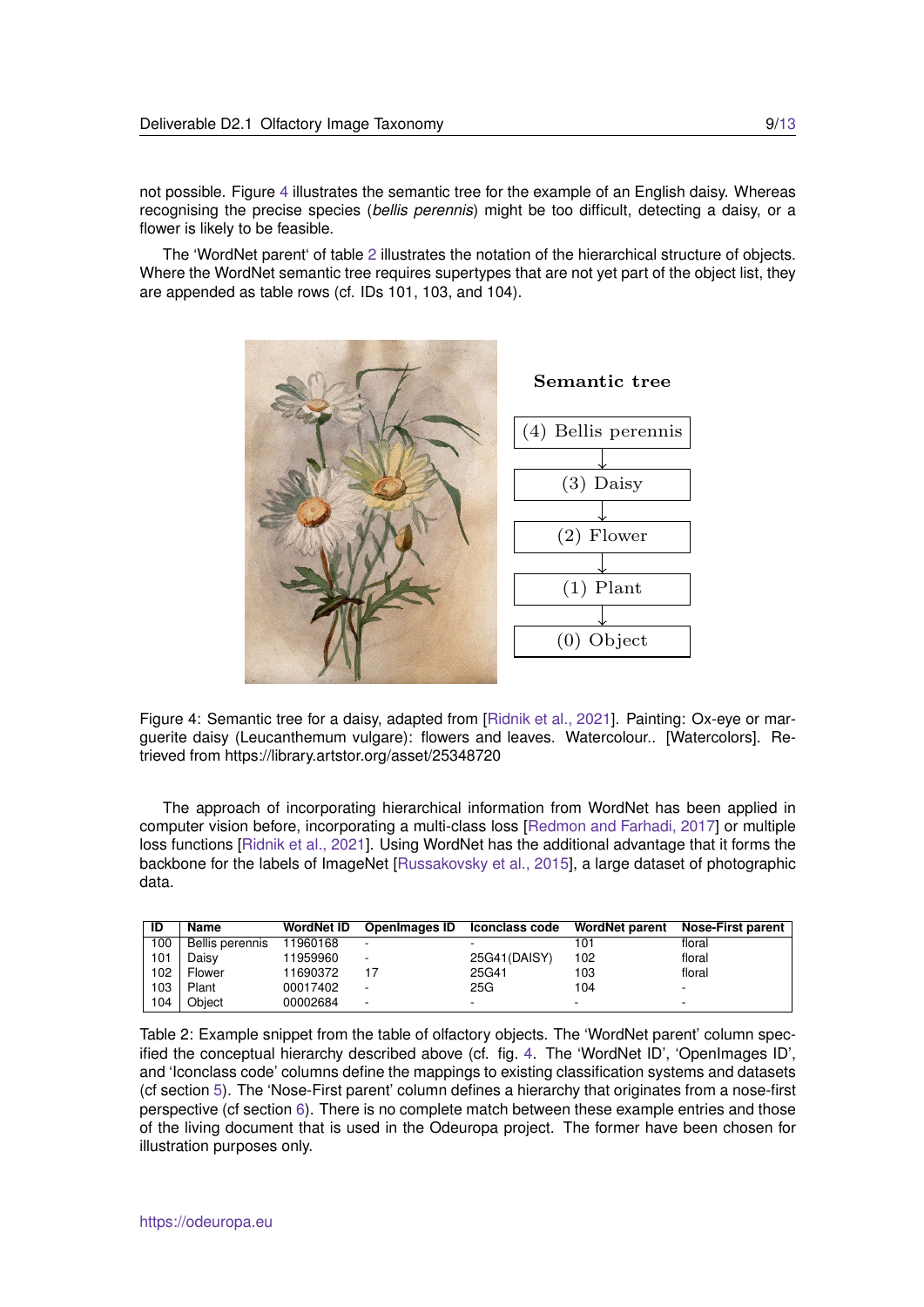#### <span id="page-9-0"></span>**5 Mappings**

We collect images from various large archives of art and cultural heritage (Ambrosiana<sup>[3](#page-9-1)</sup>, Arku-bid Uni Bonn<sup>[4](#page-9-2)</sup>, ArtPrice<sup>[5](#page-9-3)</sup>, Artstor<sup>[6](#page-9-4)</sup>, Ashmolean<sup>[7](#page-9-5)</sup>, Beni Culturali<sup>[8](#page-9-6)</sup>, Boijmans<sup>[9](#page-9-7)</sup>, British Library  $10$ , Cini  $11$ , Joconde  $12$ , Foto Marburg  $13$ , NGA Washington  $14$ , Princeton Medieval Art  $15$ , Prince-ton Art Museum <sup>[16](#page-9-14)</sup>, Prometheus <sup>[17](#page-9-15)</sup>, RKD <sup>[18](#page-9-16)</sup>, RMN <sup>[19](#page-9-17)</sup>, SLUB Dresden <sup>[20](#page-9-18)</sup>, SMB Berlin <sup>[21](#page-9-19)</sup>, Städel Museum, Warburg  $^{22}$  $^{22}$  $^{22}$ , Web Gallery of Art  $^{23}$  $^{23}$  $^{23}$ , Zeri  $^{24}$  $^{24}$  $^{24}$ ). to create a basis for training our models. The resulting dataset will be expanded with OmniArt<sup>[25](#page-9-23)</sup> [\[Strezoski and Worring, 2018\]](#page-12-2), which is particularly suited for our needs since it is the largest dataset of artistic data publicly available. By expanding our selection of digital archives with a larger, more generic dataset of artworks, we want to minimize possible biases and presumptions from the selection of data sources that might restrict the qualities of the detected olfactory phenomena to what we were already expecting.

Although these sources provide some metadata with the images, they are lacking annotations that are required for the recognition of olfactory references. Labels for classification can be located on the *image level*, where the whole image is annotated with a class based on what is depicted, as well as on the *object level*, where possibly multiple objects per image are annotated with a class and their position in the image (bounding box).

There are several large datasets which contain images that are annotated with image-level or object-level labels which greatly facilitates the classification and localization of relevant objects such as flowers or dogs. To be able to use existing labels, we need to map the olfactory references we have identified to other classification systems that are used by these datasets. We create mappings to the labels used by ImageNet, OpenImages, and Iconclass labels.

• **ImageNet** is arguably the most important dataset for computer vision. The full version [\[Deng et al., 2009\]](#page-11-5) contains image-level labels for over 20.000 classes, and object-level labels for over 10.000 classes. Unfortunately for our application, it consists of photographic data and hardly contains artworks or prints. This requires us to apply domain adaptation techniques to exploit the dataset for training for the Odeuropa domain. The authors aim to provide on average 1.000 images to illustrate each concept of WordNet which theoretically would enable the detection of about 20.000 possible objects. In practice, however, about half of the 21.841 possible classes have fewer than 500 samples, which does not suffice to effectively train their recognition [\[Ridnik et al., 2021\]](#page-11-10). Still, ImageNet by far exceeds any other image dataset regarding the number of label classes and their respective samples. Being able to use this wealth for the training of our recognition systems is very promising. We

<span id="page-9-9"></span><sup>11</sup><http://arte.cini.it/>

<span id="page-9-1"></span><sup>3</sup><https://www.ambrosiana.it>

<span id="page-9-2"></span><sup>4</sup><http://www.arkubid.uni-bonn.de>

<span id="page-9-3"></span><sup>5</sup><https://de.artprice.com>

<span id="page-9-4"></span><sup>6</sup><https://www.artstor.org>

<span id="page-9-5"></span><sup>7</sup><https://collections.ashmolean.org/>

<span id="page-9-6"></span><sup>8</sup><http://www.catalogo.beniculturali.it>

<span id="page-9-7"></span><sup>9</sup><https://www.boijmans.nl/en/collection/>

<span id="page-9-8"></span><sup>10</sup><https://www.bl.uk/catalogues-and-collections/digital-collections>

<span id="page-9-10"></span><sup>12</sup><http://www2.culture.gouv.fr/documentation/joconde/fr/pres.htm>

<span id="page-9-11"></span><sup>13</sup><https://www.uni-marburg.de/de/fotomarburg>

<span id="page-9-12"></span><sup>14</sup><https://www.nga.gov/collection.html>

<span id="page-9-13"></span><sup>15</sup><https://ima.princeton.edu/digital-image-collections/>

<span id="page-9-14"></span><sup>16</sup><https://artmuseum.princeton.edu/collections>

<span id="page-9-15"></span><sup>17</sup><https://www.prometheus-bildarchiv.de/>

<span id="page-9-16"></span><sup>18</sup><https://rkd.nl/en/collections/archives>

<span id="page-9-17"></span><sup>19</sup><https://photo.rmn.fr/collections>

<span id="page-9-18"></span><sup>20</sup><https://digital.slub-dresden.de/en/digital-collections>

<span id="page-9-19"></span><sup>21</sup><http://www.smb-digital.de>

<span id="page-9-20"></span><sup>22</sup><https://sammlung.staedelmuseum.de/en>

<span id="page-9-21"></span><sup>23</sup><https://www.wga.hu/>

<span id="page-9-22"></span><sup>24</sup><https://fondazionezeri.unibo.it/en/photo-archive/>

<span id="page-9-23"></span><sup>25</sup>accessible online at <http://www.vistory-omniart.com/>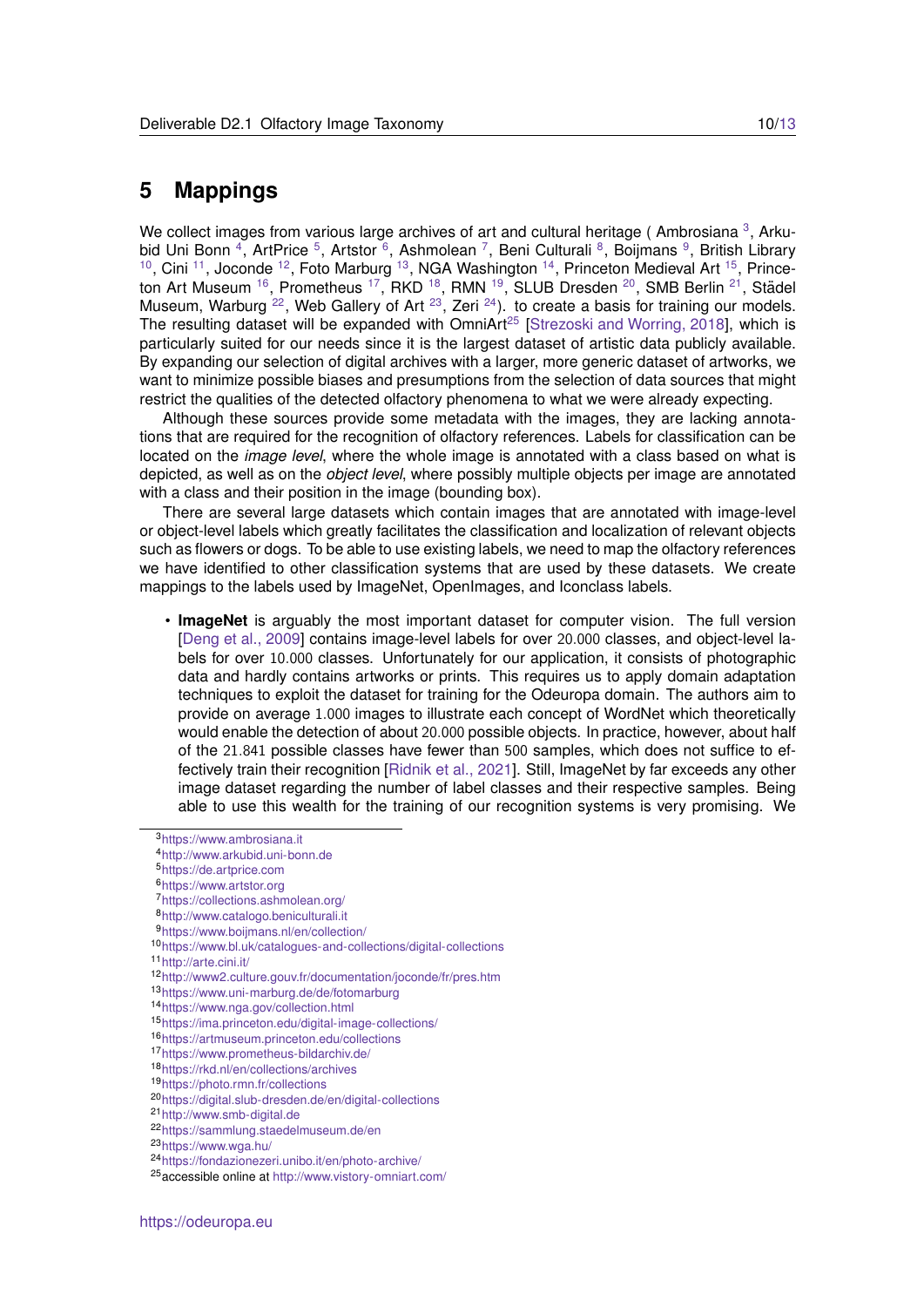establish the taxonomy between ImageNet and our taxonomy by appending the elements of our taxonomy with the respective WordNet IDs. Until now, this connection has been established manually, but we plan to explore methods for the automated mapping such as the string2vocabulary tool<sup>[26](#page-10-1)</sup> developed by the DOREMUS project [\[Achichi et al., 2015\]](#page-11-12).

- **OpenImages** [\[Kuznetsova et al., 2020\]](#page-11-13) in its current version (V6) contains object-level labels on 600 categories, and about 600.000 image-level labels on 19.957 categories. Similarly to ImageNet, it consists of photographic images. Although OpenImages is not comparable to ImageNet in terms of size and number of categories, we will still include OpenImages in the training of our models to see whether it improves the results. Mappings to OpenImages will be established manually.
- **Iconclass** is a classification system for iconographical description of visual arts [\[Couprie, 1978\]](#page-11-6) that is applied by many digital collections to enrich their images with metadata. In contrast to ImageNet and OpenImages labels, which are applied to photographic data, annotations in Iconclass usually refer to artworks. This has the advantage that we can use Iconclass labels to directly train our models on digital collections of artworks, without having to rely on techniques of *transfer learning* [\[Pan and Yang, 2009\]](#page-11-14) to transfer the knowledge from the photographic to the artistic domain. Mappings to Iconclass will be established manually.

The columns 'WordNet ID', 'OpenImages ID', and 'Iconclass code' of table [2](#page-8-1) illustrate how mappings between the identified olfactory references and identifiers of the above-mentioned classification systems are persisted in the Odeuropa databases.

#### <span id="page-10-0"></span>**6 Other Odeuropa Ordering Schemes**

Ordering the visual olfactory references according to the requirements of computer vision reproduces an ocular-centric perspective. In addition to a *visual* processing method, it will also be possible to order the olfactory references according to the principles of the Odeuropa project, by promoting a perspective that is sensitized for the non-visual, olfactory dimensions of cultural heritage.

We aspire to conceptualise our taxonomy as a purely pragmatic one, meaning that the categories and hierarchisation we have chosen are not meant to reflect the intrinsic properties of their elements by any means. Since all elements of the taxonomy can be addressed with a fixed identifier, which is defined in the common Odeuropa entity lists described in [2,](#page-3-1) the taxonomy enables and encourages the reordering of its elements according to other, non-visual aspects.

Other taxonomies and hierarchisations of the olfactory references have indeed been developed in the course of the Odeuropa project. One example is a nose-first approach, which groups olfactory references according to the scents they are associated with. By the definition of smell families and the assignment of associated smells to olfactory references, an olfactory similarity can be described where two objects are distinct from a visual point of view. The connection to this nose-first taxonomy is illustrated by the 'Nose-First parent' column of table [2.](#page-8-1) Entities of each of the categories can be assigned to a smell category which defines their position in a nose-first hierarchisation.

The object lists described in section [2](#page-3-1) are explicitly open for extension such that they can arbitrarily be brought into different orderings that reflect a diversity of perspectives.

<span id="page-10-1"></span><sup>26</sup>https://github.com/DOREMUS-ANR/string2vocabulary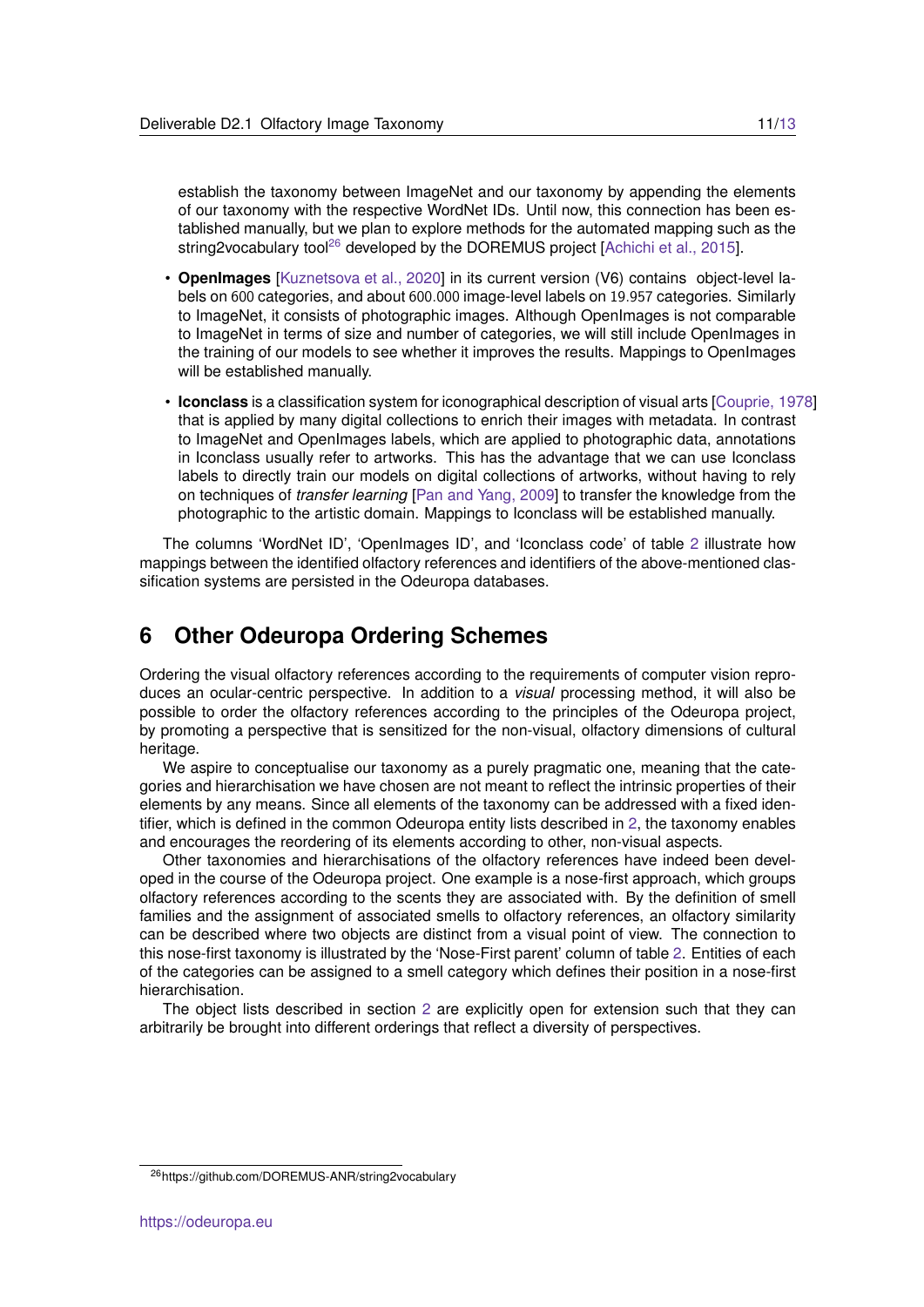### <span id="page-11-0"></span>**A Links to olfactory entity lists**

Current snapshots of the lists of olfactory objects, gestures, iconographies, and fragrant spaces, annotated with the parent relations as described above can be found at the following URLs:

| Olfactory objects       | https://github.com/Odeuropa/d2.1-visualTaxonomy/blob/master/entity-list-snapshots/20210629_olfactory-objects.pdf       |
|-------------------------|------------------------------------------------------------------------------------------------------------------------|
| Olfactory gestures      | https://github.com/Odeuropa/d2.1-visualTaxonomy/blob/master/entity-list-snapshots/20210629_olfactory-gestures.pdf      |
| Olfactory Iconographies | https://github.com/Odeuropa/d2.1-visualTaxonomy/blob/master/entity-list-snapshots/20210629_olfactory-iconographies.pdf |
| Fragrant spaces         | https://github.com/Odeuropa/d2.1-visualTaxonomy/blob/master/entity-list-snapshots/20210629_fragrant_spaces.pdf         |

<span id="page-11-7"></span>Table 3: Table of taxonomy URLs

#### **References**

- <span id="page-11-12"></span>[Achichi et al., 2015] Achichi, M., Bailly, R., Cecconi, C., Destandau, M., Todorov, K., and Troncy, R. (2015). Doremus: Doing reusable musical data. In *ISWC: International Semantic Web Conference*.
- <span id="page-11-1"></span>[Belhi et al., 2019] Belhi, A., Gasmi, H., Al-Ali, A. K., Bouras, A., Foufou, S., Yu, X., and Zhang, H. (2019). Deep learning and cultural heritage: The ceproqha project case study. In *2019 13th International Conference on Software, Knowledge, Information Management and Applications (SKIMA)*, pages 1–5. IEEE.
- <span id="page-11-3"></span>[Bell and Impett, 2019] Bell, P. and Impett, L. (2019). Ikonographie und interaktion. computergestützte analyse von posen in bildern der heilsgeschichte. Das Mittelalter, 24(1):31–53.
- <span id="page-11-8"></span>[Bible, 1995] Bible, H. (1995). New american standard bible. *Grand Rapids: World*.
- <span id="page-11-6"></span>[Couprie, 1978] Couprie, L. D. (1978). Iconclass, a device for the iconographical analysis of art objects. *Museum International*, 30(3-4):194–198.
- <span id="page-11-5"></span>[Deng et al., 2009] Deng, J., Dong, W., Socher, R., Li, L.-J., Li, K., and Fei-Fei, L. (2009). Imagenet: A large-scale hierarchical image database. In *2009 IEEE conference on computer vision and pattern recognition*, pages 248–255. Ieee.
- <span id="page-11-13"></span>[Kuznetsova et al., 2020] Kuznetsova, A., Rom, H., Alldrin, N., Uijlings, J., Krasin, I., Pont-Tuset, J., Kamali, S., Popov, S., Malloci, M., Kolesnikov, A., et al. (2020). The open images dataset v4. *International Journal of Computer Vision*, pages 1–26.
- <span id="page-11-2"></span>[Madhu et al., 2019] Madhu, P., Kosti, R., Muhrenberg, L., Bell, P., Maier, A., and Christlein, V. ¨ (2019). Recognizing characters in art history using deep learning. In *Proceedings of the 1st Workshop on Structuring and Understanding of Multimedia heritAge Contents*, pages 15–22.
- <span id="page-11-4"></span>[Marx, 2021] Marx, L. (2021). Odours in art – depicting the invisible. *Fleeting - Scents in Colour, exh. cat. Mauritshuis, The Hague*.
- <span id="page-11-9"></span>[Miller, 1995] Miller, G. A. (1995). WordNet: a lexical database for English. *Communications of the ACM*, 38(11):39–41.
- <span id="page-11-14"></span>[Pan and Yang, 2009] Pan, S. J. and Yang, Q. (2009). A survey on transfer learning. *IEEE Transactions on knowledge and data engineering*, 22(10):1345–1359.
- <span id="page-11-11"></span>[Redmon and Farhadi, 2017] Redmon, J. and Farhadi, A. (2017). YOLO9000: Better, Faster, Stronger. In *2017 IEEE Conference on Computer Vision and Pattern Recognition (CVPR)*, pages 6517–6525, Honolulu, HI. IEEE.
- <span id="page-11-10"></span>[Ridnik et al., 2021] Ridnik, T., Ben-Baruch, E., Noy, A., and Zelnik-Manor, L. (2021). ImageNet-21K Pretraining for the Masses. *arXiv:2104.10972 [cs]*. arXiv: 2104.10972.